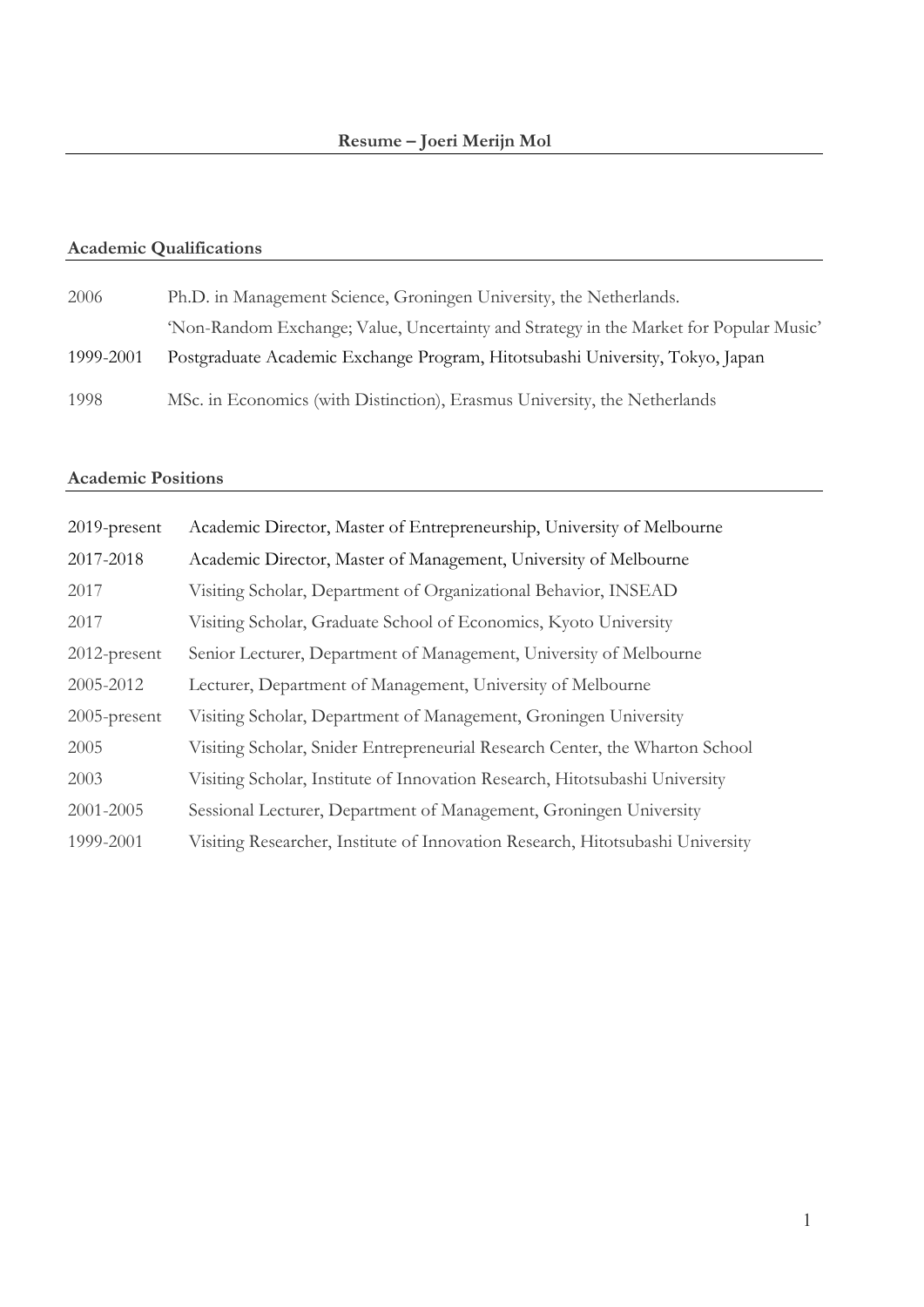# **Peer-Reviewed Publications & Book Chapters**

Askin, Noah, and Joeri Mol. 2018. Institutionalizing Authenticity in the Digitized World of Music. In Research in the Sociology of Organizations. Frontiers of Creative Industries: Exploring Structural and Categorical Dynamics: 159-202.

Mauskapf, Michael, Quintane, Eric, Askin, Noah, and Mol, Joeri. 2017. Embeddedness and the Production of Novelty in Music: A Multi-Dimensional Perspective. Academy of Management Best Paper Proceedings 2017 (1), 16678, 20

Lenglet, Marc, and Joeri Mol. 2016. "Squaring the speed of light? Regulating market access in algorithmic finance." Economy and Society (2016): 1-29.

Hill, Tim, Canniford, Robin, & Mol, Joeri, 2014. Non-Representational Marketing Theory. Marketing Theory. 14(4): 377-394

Quintane, Eric, Pattison, Philippa, Robins, Garry, & Mol, Joeri. 2013. Short-Term and Long-Term Stability in Organizational Networks: Temporal Structures of Project Teams. Social Networks. Vol 35(4): 528-540.

Quintane, Eric, Pattison, Philippa, Robins, Garry, & Mol, Joeri. 2013. Short-term and long-term stability in electronic communication networks. Academy of Management Best Papers Proceedings. - *AOM 2103 Runner-up Best Paper Award (OCIS Division)*

Mol, J.M., Chiu, M.M., & Wijnberg, N.M. 2012. Love Me Tender: New Entry in Popular Music. Journal of Organizational Change Management. Vol. 25 (1):88 – 120.

Mol, J.M. & Wijnberg, N.M. 2011. From Resources to Value and Back: Competition between and within Organizations. British Journal of Management. 22 (1):77-95.

Rossman, G., Chiu, M.M., Mol, J.M. 2008. Modeling Diffusion of Multiple Innovations via Multilevel Diffusion Curves: Payola in Pop Music Radio. Sociological Methodology, 38 (1): 201-230.

Mol, J.M. & Wijnberg, N.M. 2007. Competition, Selection and Authenticity; Payola and the Advent of Rock and Roll. Journal of Economic Issues, 61, 3, 1-14.

Mol, J.M., Wijnberg, N.M. & Carroll, Charles. 2005. Value Chain Envy: Explaining New Entry and Vertical Integration in Popular Music. Journal of Management Studies, 42 (2): 251-276.

**Book**

**2006.** Mol, J.M. Non-Random Exchange; Value, Uncertainty and Strategy in the Market for Popular Music. Ridderkerk: Labyrinth Publishers.

**Book Chapters** (non-English)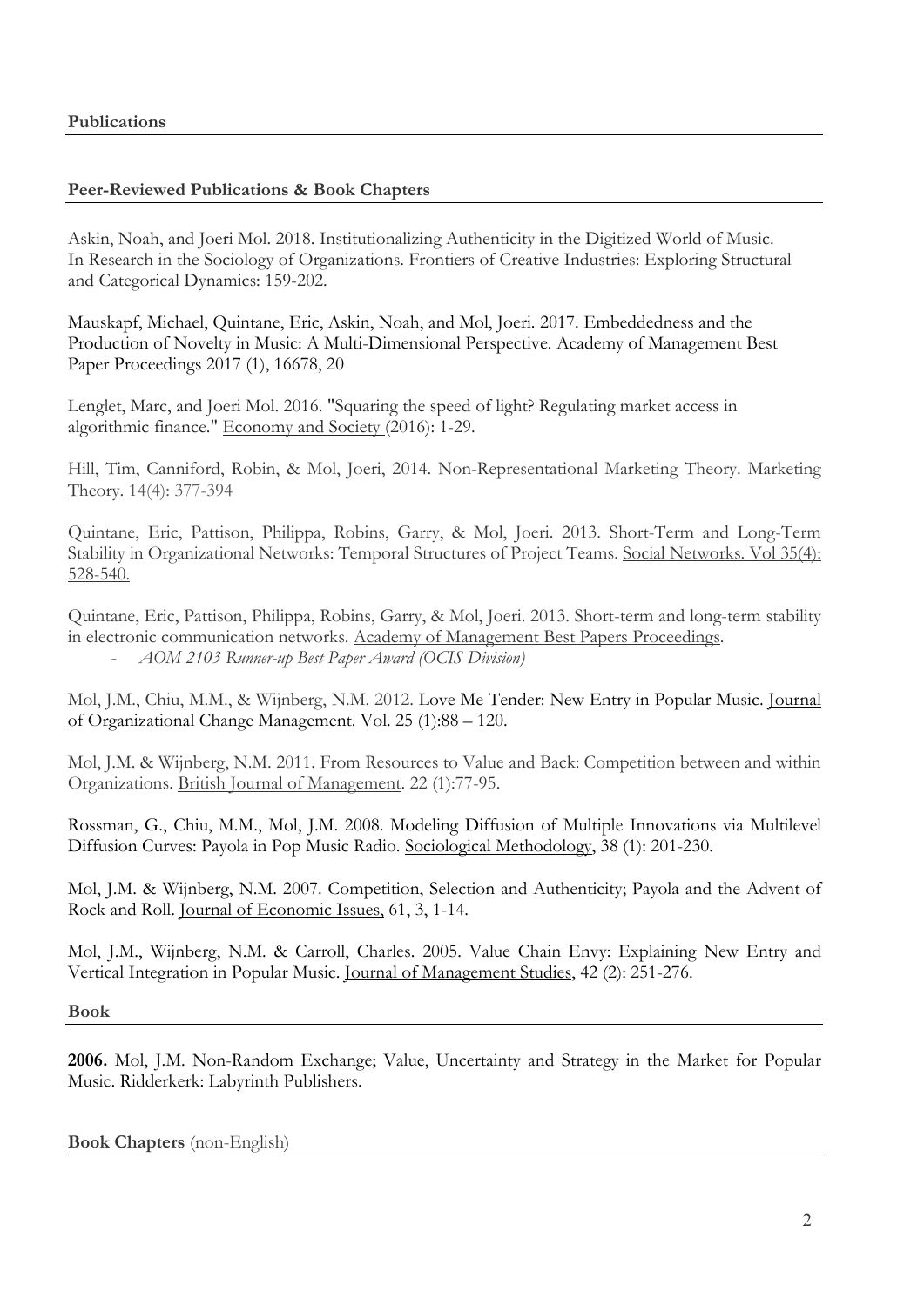**2003.** Mol, J.M. Prior Research on Small Firm Networks. In Toshihiro Nishiguchi (Ed.) Small-Firm Networks; Rent Analysis and International Comparison (Chushokigyonettowaku): 25-59. Tokyo: Yuhikaku.

**2003.** Mol, J.M. Think Small First; The UK Industrial Policy on Small Business Support Systems. In Toshihiro Nishiguchi (Ed.) Small-Firm Networks; Rent Analysis and International Comparison (Chushokigyonettowaku): 223-240. Tokyo: Yuhikaku.

**2003**. Mol, J.M. Venturing Scholarly Knowledge; The Case of the Oxfordshire BioBusiness Centre. In Toshihiro Nishiguchi (Ed.) Small-Firm Networks; Rent Analysis and International Comparison (Chushokigyonettowaku): 265-278. Tokyo: Yuhikaku.

**2003**. Mol, J.M. Venturing Complementary Knowledge; Rejuvenating Twente's Old Industrial Structures. In Toshihiro Nishiguchi (Ed.) Small-Firm Networks; Rent Analysis and International Comparison (Chushokigyonettowaku): 279-291. Tokyo: Yuhikaku.

# **Case Studies**

**2016.** Mol, Joeri & Quintane, Eric. The Final Count Down: Sony BPE's organizational restructuring In times of Europe's economic integration. In Steven McShane, Mara Olekans & Tony Travaglione. Organizational Behavior: Emerging Knowledge, Global Insights. North Ryde: McGraw-Hill: 519-521.

**2012.** Mol, Joeri & Quintane, Eric. Payola Scandal at Sony Music. In Steven McShane, Mara Olekans & Tony Travaglione. Organizational Behavior: Emerging Knowledge, Global Insights. North Ryde: McGraw-Hill. 32.

**2012.** Quintane, Eric & Mol, Joeri. Sony's Move into Music. In Steven McShane, Mara Olekans & Tony Travaglione. Organizational Behavior: Emerging Knowledge, Global Insights. North Ryde: McGraw-Hill. 504-505.

**2012.** Ashkanasy, Shawn, Mol, Joeri & Quintane, Eric. Innovating Sony's Killzone: Respawning or Missing in Action. In Steven McShane, Mara Olekans & Tony Travaglione. Organizational Behavior: Emerging Knowledge, Global Insights. North Ryde: McGraw-Hill. 237-238.

**2012.** Mol, J.M. & Quintane, Eric. The Creation of Sony. In Steven McShane, Mara Olekans & Tony Travaglione. Organizational Behavior: Emerging Knowledge, Global Insights. North Ryde: McGraw-Hill. 408.

# **Popular Press**

- **2019.** Askin, Noah, and Joeri Mol. How Authenticity Shapes Your Playlist. INSEAD Knowledge. February 25, 2019.
- **2016.** Tokumitsu, Miya and Mol, Joeri. Life at the Nowhere Office. The New Republic.
- **2016.** Mol, Joeri. Somebody that I used to Know; the Commodification of Performance & The Rise of the Selfie. Dance House Diary.
- **2015.** Askin, Noah, Dean Pierides, Joeri Mol, and Yuval Millo. Shift to online music underscores power of a handful of tech giants. The Conversation. April 17, 2015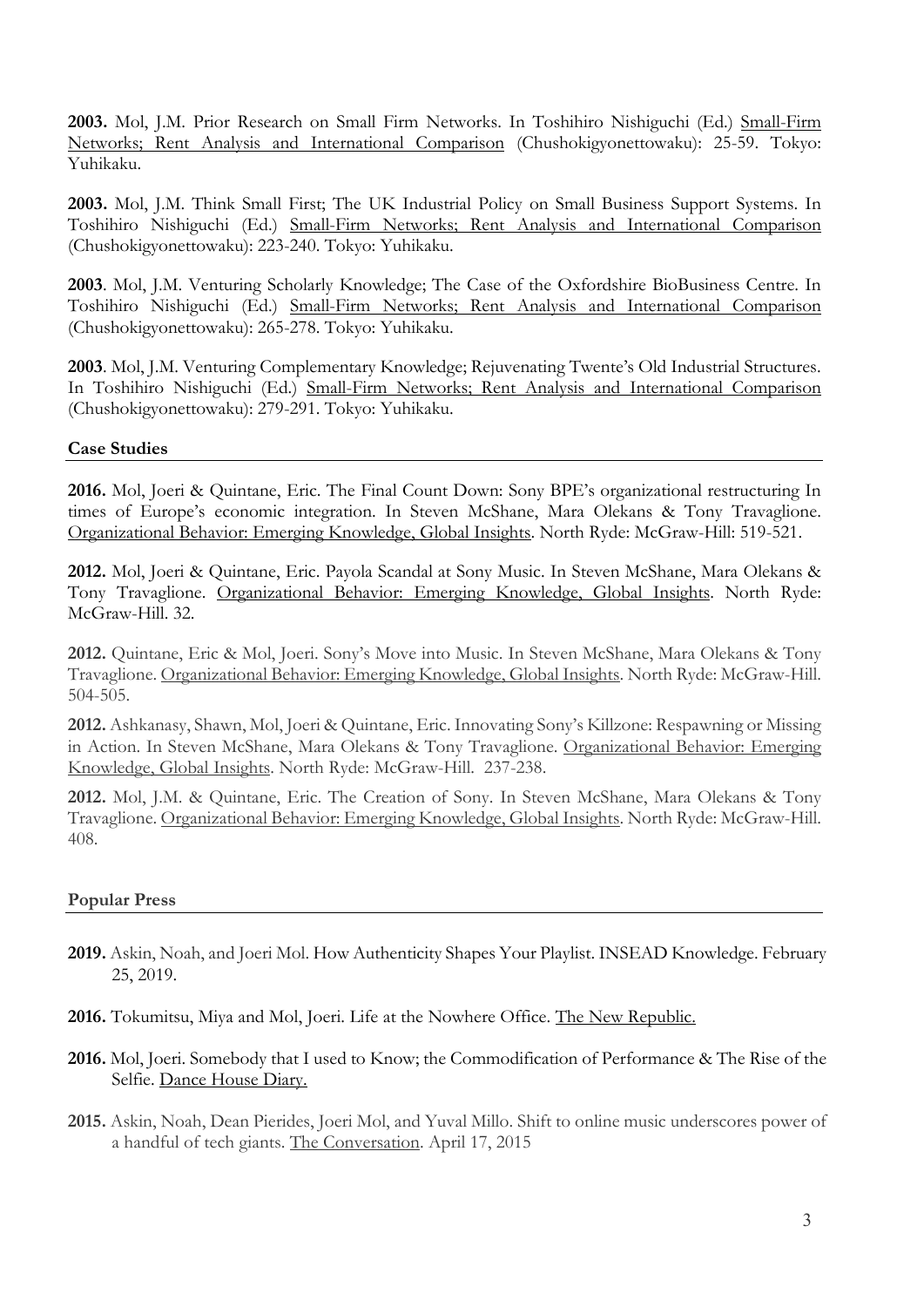# **Works in Progress**

Mol, Joeri, Sewell, Graham, and Taskin, Laurent. 'States of Organizational Surveillance: The Subjective Gaze, the Objective Gaze, and the Very Future of Organizations'. 1<sup>st</sup> Revise & Resubmit at Organization Studies

Mol, Joeri and Lenglet, Marc. From Open Systems to Closed Worlds: Discursive versus Concursive Organization in an Algorithmic Age. Paper accepted to the 14<sup>th</sup> Organization Studies Summer Workshop on 'Technology and Organization', Crete, May 2019.

Mauskapf, Michael, Quintane, Eric, Askin, Noah, and Mol, Joeri. 2017. Embeddedness and the Production of Novelty in Music: A Multi-Dimensional Perspective (in preparation for submission to Administrative Science Quarterly)

Mol, J.M., Askin, Noah, Chiu, M.M., Orosa Paleo, I. & Wijnberg. Break on Through to the Other Side; Genre Innovation and Status in Popular Music (in preparation for submission to Organization Science)

Mol, Joeri, Miya Tokumitsu and Graham Sewell. 2018. Design Thinking: Classification, Social Order and the Taming of Monsters. Rejected at Journal of Management Studies, now being reworked for new submission.

Mol, Joeri and Dean Pierides. When Aesthetics and Markets are Transformed by Genres: The Emergence of Electronic Music.

# **Leadership Positions**

| $2013-$  | Co-Director, Centre for Organization Society and Markets (COSM) |
|----------|-----------------------------------------------------------------|
| $2011 -$ | Editorial Board, Journal of Management Studies                  |
| $2013-$  | Editorial Board, Organization Studies                           |
| $2011 -$ | Editorial Board, European Management Review                     |
| $2011 -$ | Associate, <i>Charisma</i> (http://www.charisma-network.net)    |

# **Professional Leadership**

**2016.** Convenor: 'How Institutions Really Think: Mary Douglas and Meaningful Organizations'. Symposium presented at the AOM Conference, Anaheim, United States in collaboration with Stewart Clegg, Danielle Logue, Angela McCabe, Joeri Mol, Nelson Phillips, Dean Pierides, Graham Sewell.

**2016**. Organizer. "Multiplex Networks, Influence, and Innovation in Popular Music". Symposium presented at the AOM Conference, Anaheim, United States in collaboration with Claus Weber, Michael Mauskapf, Mitali Banerjee, Omar Lizardo, Matthijs de Vaan, Noah Askin and Eric Quintane

**2015.** Convenor, Space: valuation, and evaluation, ordering, and pricing in organizations, societies and markets, **Asian Pacific Group for Organization Studies (APROS**) in collaboration with Nick de Weydenthal, Robin Caniford and Marc Lenglet (EBS Paris).

**2013.** Convenor, Track "Cultural Economies and Economic Cultures in the Organization of Markets",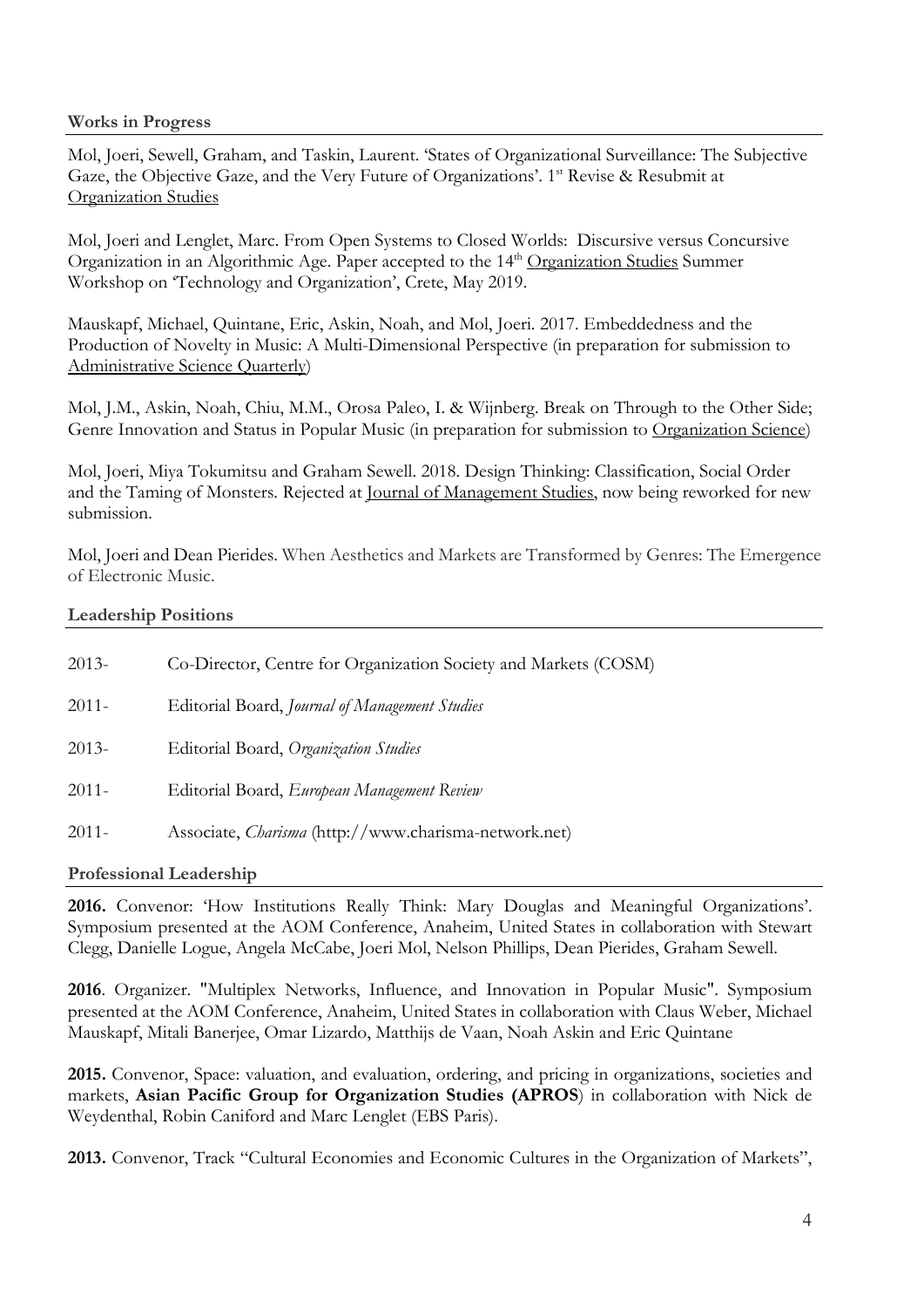European Group for Organization Studies (EGOS) held in Montreal, July 2013, in collaboration with Liz McFall (Open U) and Steven Kahl (U Chicago)

**2012.** Convenor, Track "Markets in the Making: Observing, Measuring and Performing Economic Exchange", **European Group for Organization Studies (EGOS)** held in Helsinki, July 2012, in collaboration with Liz McFall (Open U) and Steven Kahl (U Chicago)

**2011**. Convenor, Track "Constructing Categories: Meaning and Framing in Organizational Fields", **European Group for Organization Studies (EGOS)** held in Gothenburg, July 2011, in collaboration with Peer Fiss (UC Davis) and Mark Kennedy (UC Davis)

**2009.** Convenor, Track "From Market to Industry Categories: The Institutionalization of Competitive Arenas", **European Group for Organization Studies (EGOS)**, Barcelona, July 2009, in collaboration with Hans Pennings (Wharton) and Filippo Wezel (Lugano)

**2008.** Convenor, Track "Classifying Organizational Variation", **European Group for Organization Studies (EGOS)** Amsterdam, July 2008, in collaboration with Hans Pennings (Wharton) and Filippo Wezel (Lugano)

**2007.** Organizer, Symposium "Classifying Organizational Variation", in collaboration Filippo Wezel (Lugano), OMT/BPS/TIM Divisions, **Academy of Management (AOM)** Conference, Philadelphia.

#### **Professional Development**

| 2013. | PhD Supervisor Training - Refresher, School of Graduate Research, University of Melbourne                          |
|-------|--------------------------------------------------------------------------------------------------------------------|
| 2008. | PhD Supervisor Training, School of Graduate Research, University of Melbourne                                      |
| 2007. | "Foundations of Effective Teaching" Training, Center for the Study of Higher Education,<br>University of Melbourne |
| 2006. | OMT Junior Faculty Consortium, Academy of Management Conference, Atlanta.                                          |

#### **Grants and Honors**

| 2018 | AUSD 900000 Hallmark Initiative Bid on 'Creativity and Wellbeing'                                         |
|------|-----------------------------------------------------------------------------------------------------------|
| 2015 | AUSD 15500 – MBS/ Centre for Business Analytics Grant                                                     |
| 2015 | AUSD 9500 – FBE Research Grant on Multidisciplinarity                                                     |
| 2013 | Best Paper Award – Runner-up Academy of Management (OCIS division)                                        |
| 2012 | AUSD 18000 – Development Grant for ARC Discovery, MOR/FBE/M&M                                             |
| 2012 | AUSD 250000 - Centre for Organization Society and Markets (COSM). Department of<br>Management & Marketing |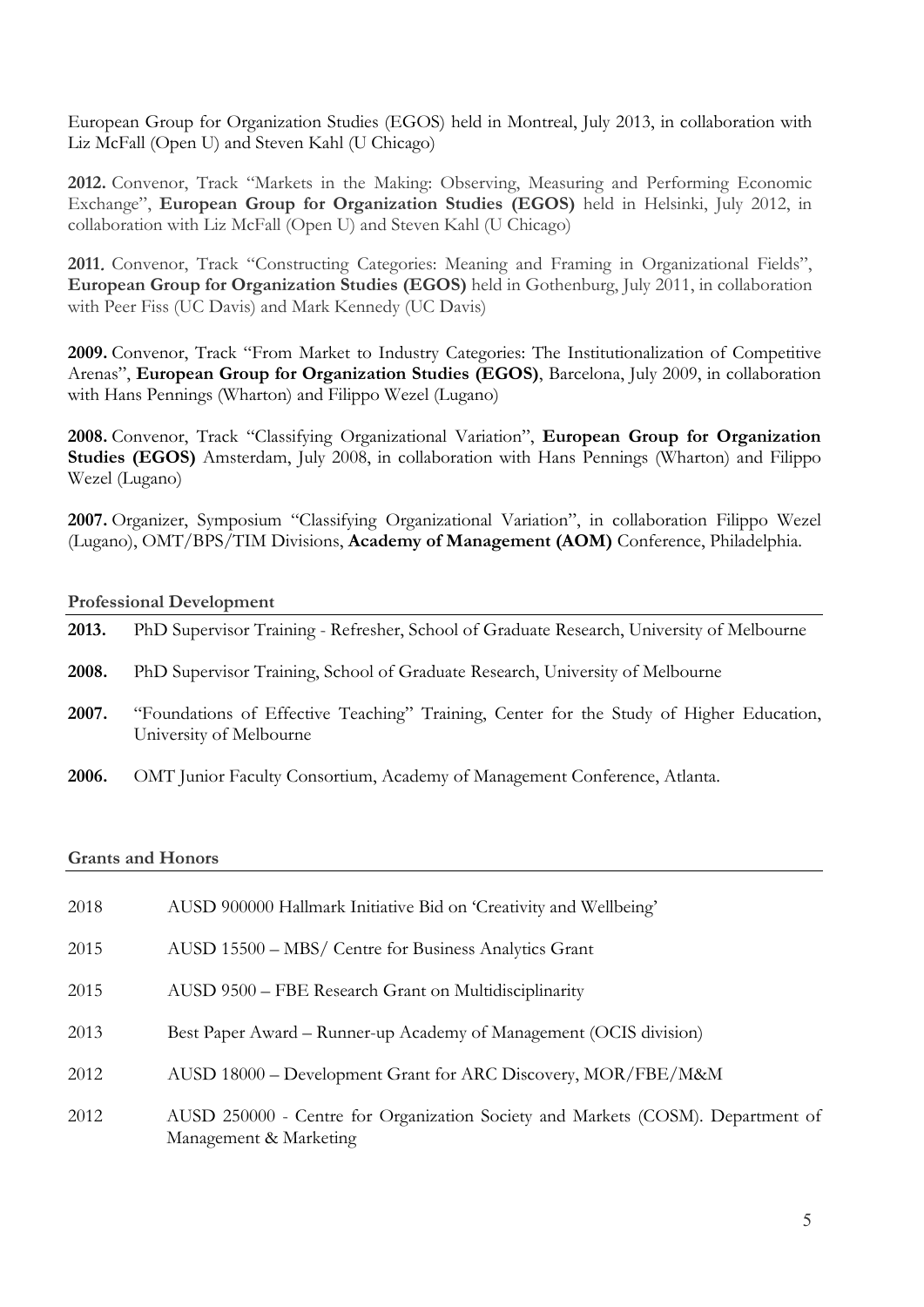| 2011 | AUSD 60000 - Konrad Boehmer Fellowship (was able to appoint Dean Pierides)                                                                                                                     |
|------|------------------------------------------------------------------------------------------------------------------------------------------------------------------------------------------------|
| 2011 | AUSD 14500 - FBE Faculty Research Grant, University of Melbourne                                                                                                                               |
| 2011 | AUSD 6000 - FBE Travel & Collaboration Grant (Paul du Gay)                                                                                                                                     |
| 2011 | Dean's Certificate for Excellence in Teaching 2011                                                                                                                                             |
| 2011 | AUSD 3000 - Department's of M&M Top journal R&R Awards Pilot Funding for 2011                                                                                                                  |
| 2010 | AUSD 3000 - Cultural Community Grants, University of Melbourne                                                                                                                                 |
| 2010 | Dean's Certificate for Excellence in Teaching 2009                                                                                                                                             |
| 2010 | AUSD 5000 - Teaching Innovation & Staff Development Grant, Faculty of Economics &<br>Commerce, University of Melbourne                                                                         |
| 2009 | Dean's Certificate for Excellence in Teaching 2008                                                                                                                                             |
| 2008 | Dean's Award for Outstanding Lecturer 2007                                                                                                                                                     |
| 2008 | Dean's Certificate for Excellence in Teaching 2007                                                                                                                                             |
| 2008 | AUSD 70000 - Social Network Analysis Development Grant, Media Catalyst, with Mr. Eric<br>Quintane.                                                                                             |
| 2007 | USD 30000 - Research Grant, Social Science Research Council (United States) Collaborative<br>Grants in Media and Communications, "Assessing the Impact of the Spitzer Payola<br>Investigation" |
| 2007 | AUSD - 15000- Teaching Innovation & Staff Development Grant, Faculty of Economics<br>& Commerce, University of Melbourne                                                                       |
| 2007 | AUSD 8500 - Early Career Research Grant, University of Melbourne                                                                                                                               |
| 2006 | AUSD 5000 - Teaching Innovation & Staff Development Grant, Faculty of Economics &<br>Commerce, University of Melbourne                                                                         |
| 2005 | AUSD 10000 - Faculty Research Grant, Faculty of Economics & Commerce, University of<br>Melbourne                                                                                               |
| 2005 | Research scholarship offered by the Netherlands Organization for Scientific Research<br>(NWO).                                                                                                 |
| 2004 | Award for the 1 <sup>st</sup> prize in the Best PhD-Paper Competition, SOM Research School,<br>Groningen University.                                                                           |
| 2004 | Research-grant offered by the Foundation Nicolaas Muleriusfonds                                                                                                                                |
| 2003 | Research scholarship offered by the Netherlands Organization for Scientific Research<br>(NWO).                                                                                                 |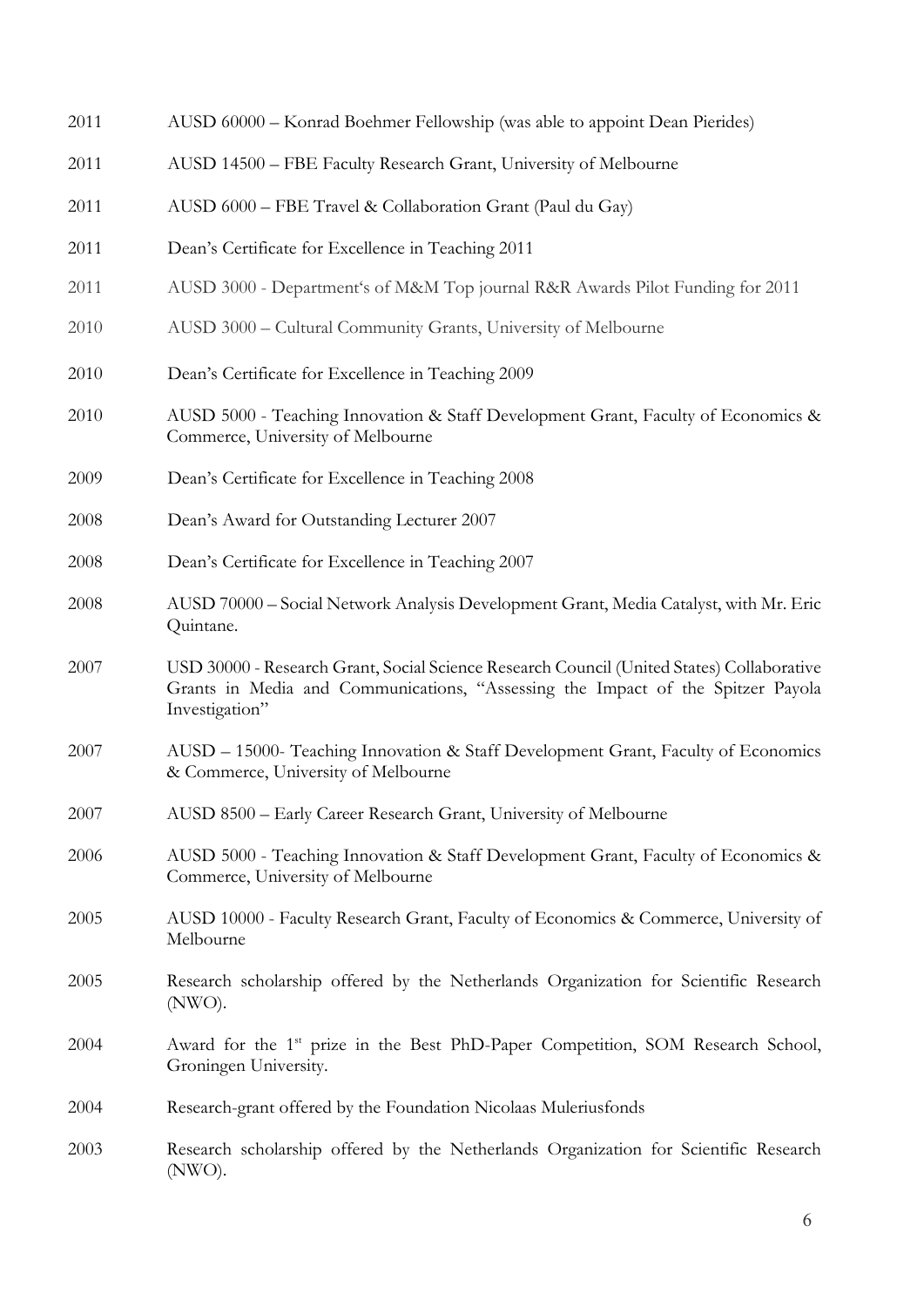1999-2001 Research scholarship offered by the Japanese Ministry of Education.

# **Papers Presented at International Conferences**

Mol, Joeri & Graham Sewell, Miya Tokumitsu and Gerhard Wiesenfeldt. 2016. The institutionalization of signs of value: Icons, indexes and symbols in art markets. Paper presented at the EGOS conference, Naples, Italy.

Noah Askin, Michael Mauskapf, Joeri Mol and Eric Quintane. 2016. Multiplex networks, influence, and innovation in popular music. Paper presented at the EGOS conference, Naples, Italy.

Graham Sewell, Joeri Mol and Eric Quintane. 2016. Uptown Top Ranking: Riddims, Genres, and Social Networks in the Jamaican Music Industry since independence in 1962. Paper presented at the EGOS conference, Naples, Italy.

Askin, Noah & Joeri Mol. 2016. 'You're Turning into Something You Are Not'; Authenticity in an Increasingly Digitized and Commoditized World of Music. Creative Industries Conference, Edinburgh, United Kingdom.

McCabe, Angela & Joeri Mol. 2016. Silencing Storms: The Discursive Politics of Multi-disciplinarity in Climate Change Research. Paper presented at the International Conference on Organizational Discourse, Amsterdam, the Netherlands.

Askin, Noah, Joeri Mol & Eric Quintane. 2016 "Multiplex Networks, Influence, and Innovation in Popular Music". Symposium paper presented at the AOM Conference, Anaheim, United States.

Clegg, Stewart, Danielle Logue, Angela McCabe, Joeri Mol, Nelson Phillips, Dean Pierides, Graham Sewell. 2016. How Institutions Really Think: Mary Douglas and Meaningful Organizations. Symposium presented at the AOM Conference, Anaheim, United States.

Lenglet, Marc & Joeri Mol. 2016. A Sorry State? Financial Regulation in an Algorithmic Age. Paper Presented at the AOM Conference, Anaheim, United States.

Tokumitsu, Miya & Joeri Mol. 2016. The Market Fold: Retrofitting Meaning into Contemporary Workspaces. Paper presented at the Second Symposium on Meaningful Work, Auckland, New Zealand.

Mol, J.M. 2015. Between Markets and Evaluative Regimes: The Double-Articulation of Price and Value, APROS 16, Sydney

Nick Taylor, Joeri Mol, Dean Pierides and Graham Sewell. 2015. Mercantilism 2.0? An institutional analysis of Sovereign Wealth Funds, EGOS Colloquium – Athens.

Mol, J.M. 2014. Price at Face Value: Hjelmslev on the White Wall of the Market, Paper presented at Australian Continental Philosophy Conference, Melbourne.

Lenglet, M & Mol, J.M. 2014 'A Sorry State: Regulating Algorithmic Markets', Paper presented at 30<sup>th</sup> EGOS Conference, Rotterdam.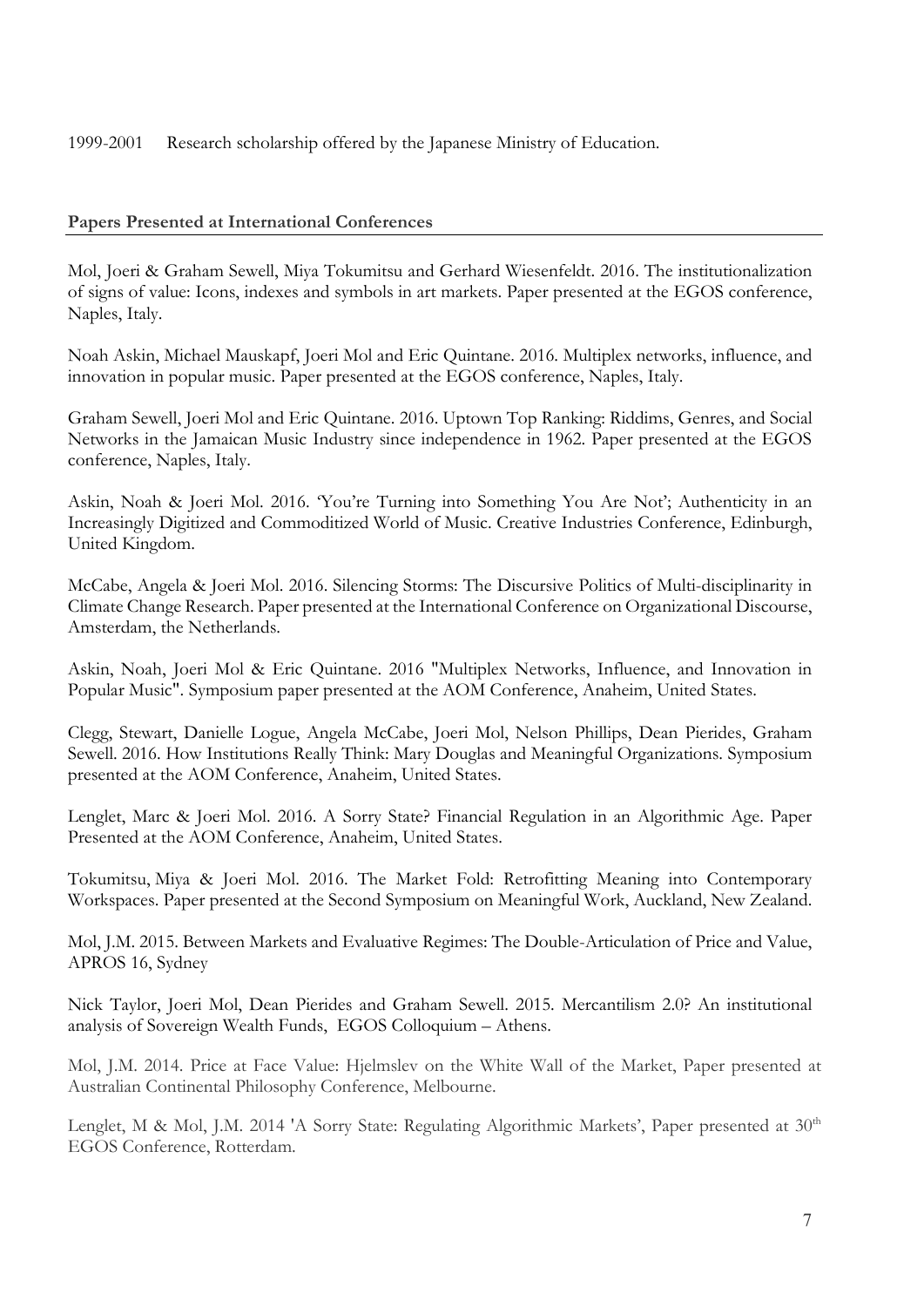Quintane, E. Pattison P. E., Robins, G. L. & Mol, J. M. 2013. Short-term and long-term stability in electronic communication networks. Paper presented at the annual meeting of the Academy of Management Conference, Orlando.

Mol, J. 2013.What Escapes the Market? The Commodity as the Material Disjunctive Synthesis of Price and Value. Paper presented at 29<sup>th</sup> EGOS Conference, Montreal.

Mol, J. & Sewell, G. 2013. Management at risk? Financialization, Power and Performance Measurement. Paper presented at the 15<sup>th</sup> APROS conference, Tokyo.

Pierides, D., Mol, J. 2012. Music Assemblages, Aesthetics and Markets. Paper presented at the CSAA Conference, Sydney.

Pierides, D., Mol, J. 2012. When Aesthetics and Markets are Transformed by Genres: The Emergence of Electronic Music. Paper presented at the 30th Standing Conference on Organizational Symbolism, Barcelona.

Mol, Joeri & Sewell, Graham. 2012. An Eye for an Eye, a Cage for a Field? Power Migration & Performance Measurement. Paper presented at the 30<sup>th</sup> SCOS Conference, Barcelona.

Roffe, J., J.M. Mol & D. Pierides. 2012. Price, Value and the Market. Paper presented at 28th European Group for Organization Studies Conference, Helsinki.

Quintane, Eric, Philippa E. Pattison, Garry L. Robins & Joeri M. Mol. 2011. Sociotemporal Regularities in Organizational Networks: An Example in the Context of Project Teams. Paper presented at the annual meeting of the Academy of Management Conference, San Antonio.

Mol, J.M., Chiu, M.M., Orosa Paleo, I. & Wijnberg, N.M. 2010. There is a New Kid in Town; Genres & Institutional Innovation in Popular Music. Paper presented at 26<sup>th</sup> EGOS Conference, Lisbon.

Mol, J.M., Chiu, M.M., Orosa Paleo, I. & Wijnberg, N.M. (2009, August). It's all Rock & Roll to Me: Genres as Competing Institutional Logics in Popular Music, 1965-2003. Paper presented at the annual meeting of the Academy of Management Conference, Chicago. 2009

Quintane, E. & Mol, J.M. (2009, August). Knowledge Access & Diffusion in Teams: The Interplay between Leader Position and Group Structure. Paper presented at the annual meeting of the Academy of Management Conference, Chicago.

Dean Pierides & Mol, J.M. (2009, July) Organizational Emergence and Categories beyond Institutions: Institutional Logics in Post-mortem Examination. Paper presented at 25<sup>th</sup> EGOS Conference, Barcelona.

Mol, J.M. & Wijnberg, N.M. (2008, August). Resource Value, Managerial Control, and Organizational Performance. Paper presented at the annual meeting of the Academy of Management Conference, Anaheim.

Dean Pierides & Mol, J.M. (2008, July). When Classification is Contested: The Origins and Consequences of Diagnostic Inconsistencies in the Field of Post-mortem Examination. Paper presented at the annual meeting of the European Group for Organization Studies Conference, Amsterdam.

Rossman, G., Chiu, M.M., Mol, J.M. (2007, August). Modelling Diffusion of Multiple Innovations via Multilevel Diffusion Curves: Payola in Pop Music Radio. Paper presented at the annual meeting of the Academy of Management Conference, Philadelphia.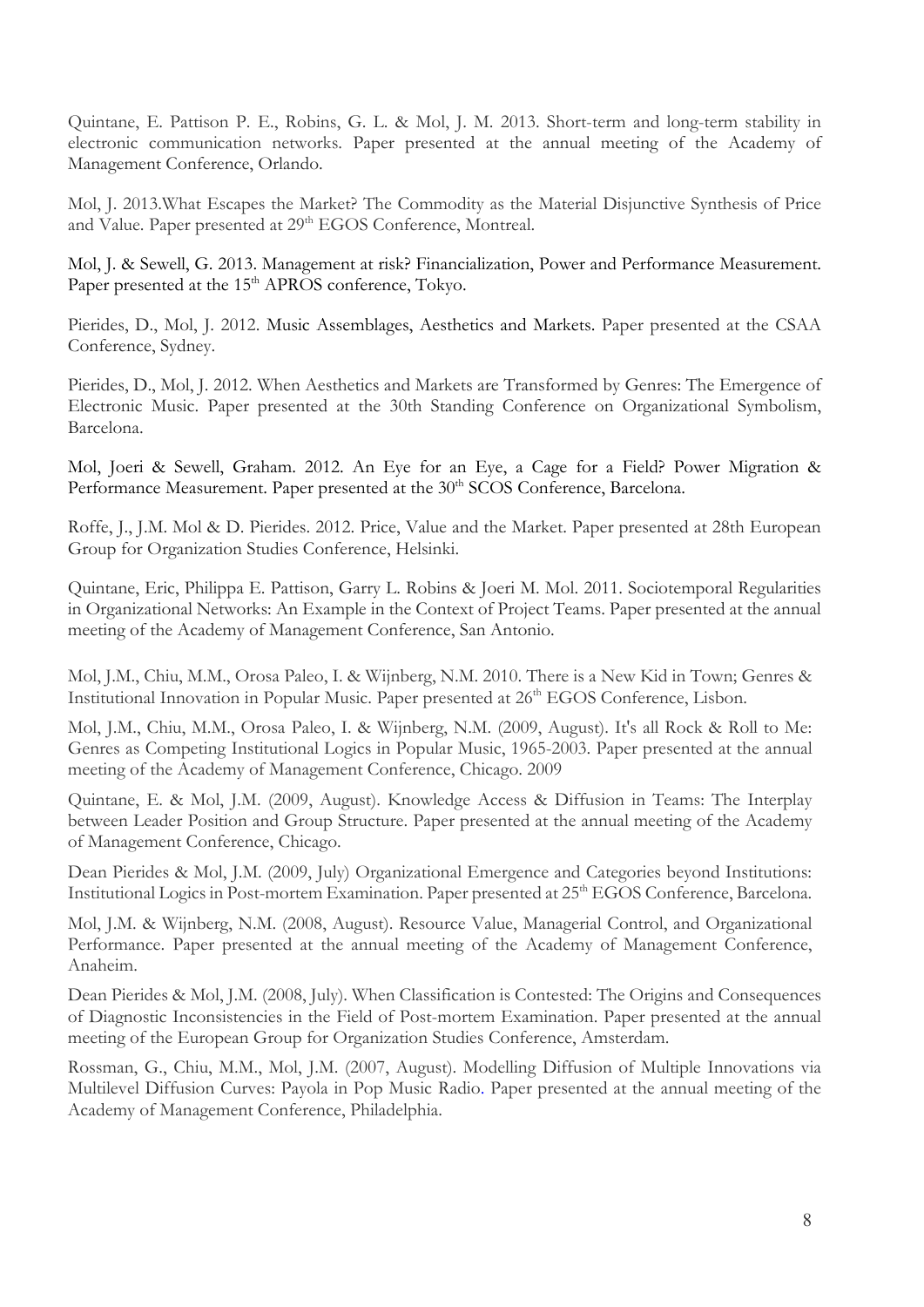Chiu, M.M., Mol, J.M. & Wijnberg, N.M. (2006, August). Legitimacy to Self and to Others. Paper presented at the annual meeting of the Academy of Management Conference, Atlanta.

Chiu, M.M., Mol, J.M., Orosa Paleo, I. & Wijnberg, N.M. (2005, July). Classification & Competition in Dutch Popular Music 1965-2003. Paper presented at the annual meeting of the European Group for Organization Studies Conference, Berlin.

Mol, J.M. & Wijnberg, N.M. (2004, August). Competition, Selection, and Authenticity; Payola and the Advent of Rock & Roll. Paper presented at the annual meeting of the Academy of Management Conference, New Orleans.

Mol, J.M. & Wijnberg, N.M. (2004, August). From Resources to Value and Back: Normal and Complementary Assets. Paper presented at the annual meeting of the Academy of Management Conference, New Orleans.

Mol, J.M., Wijnberg, N.M. & Carroll, Charles. (2003, August). Value Chain Envy: Explaining New Entry and Vertical Integration in Popular Music. Paper presented at the annual meeting of the Academy of Management Conference, Seattle.

# **Invited Presentations**

**2019.** Invited book launch of 'Practising with Deleuze', WestSpace, Melbourne.

**2013.** Calling out Around the World; Are You Ready for a Brand New Beat; Genre Formation in Popular Music. Paper presented at the University of Los Andes Business School.

**2011** There is a New Kid in Town; Genres and Institutional Innovation in Popular Music. Amsterdam Free University, Workshop - Communication, Organizations and Institutions

**2010.** Watching the Watchmen, Guarding the Guards: Power Reversal in Performance Management. Paper presented at the University of Melbourne.

**2010.** Competition between and within Organizations. European Business School. Wiesbaden, Germany.

**2010.** There is a New Kid in Town; Genres and Institutional Innovation in Popular Music. University of Lugano, Switzerland.

**2008.** Dean's Teaching Awards Colloquium, Faculty of Economics and Commerce.

**2006.** Lecture for the Victorian Council of Education. Melbourne University, Australia.

**2005.** From Resources to Value and Back. Paper presented at the University of Wisconsin, Milwaukee.

**2004.** Award Acceptance Speech, 10<sup>th</sup> Anniversary SOM Research School, Groningen University.

**2004.** From Resources to Value and Back: Ordinary and Extraordinary Assets. Paper presented at the University of London at Birkbeck.

**2004.** From Resources to Value and Back: Ordinary and Extraordinary Assets. Paper presented at the University of Melbourne.

2004. From Resources to Value and Back: Ordinary and Extraordinary Assets. Paper presented at the University College Dublin.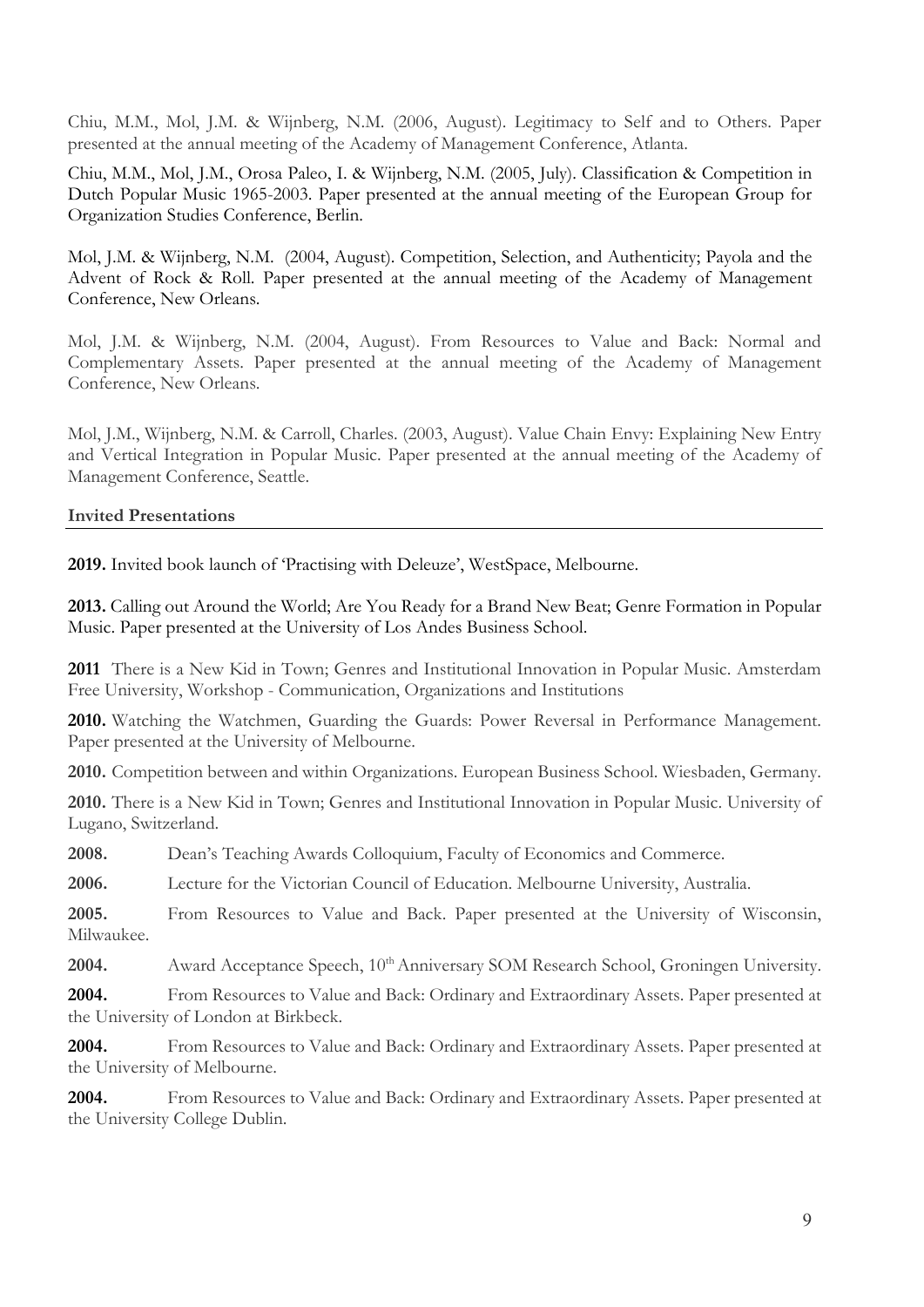**2003.** Wijnberg, N.M. From Resources to Value and Back: Normal and Complementary Assets. Paper presented at the Research Institute of Economy, Trade and Industry (RIETI), Japanese Ministry of Economy, Trade & Industry (METI), Tokyo, Japan.

**Teaching Experience**

Completed PhD – supervision – Mr Tim Hill Completed PhD – supervision - Mr Dean Pierides

2003-present Masters – supervision (7 completed)

2011 – Jay Zenkic, *Winner of the Kinsman Fellowship*

2006-present Honors – supervision (5 completed)

2011 – Andrew Gennai-Garino, *National Honours Colloquium Representative*, U of Melbourne

2008-present Undergraduate Course, Organizational Behavior, Faculty of Economics and Commerce, University of Melbourne.

2007-present Postgraduate, honor student thesis supervision, 2 completed, 1 ongoing.

2006-present PhD. Course, Research Decisions in Management, Faculty of Economics and Commerce, University of Melbourne.

2006-present Undergraduate Course, Managing in Contemporary Organizations, Faculty of Economics and Commerce, University of Melbourne.

2006-present Undergraduate Course, Managing Strategic Change, Faculty of Economics and Commerce, University of Melbourne.

2006-2007 Postgraduate Course, Managing in Information Societies, Faculty of Economics and Commerce, University of Melbourne.

2003-2005 Postgraduate course, Innovation and Entrepreneurship, Faculty of Management & Organization, Groningen University.

2003-2005 Postgraduate course, Value Appropriation, Faculty of Management & Organization, Groningen University.

2002 Undergrad course, Managerial Integration, Faculty of Management & Organization, Groningen University.

# **Administration**

2012- Department Executive Committee, Department of Management & Marketing

2011- FBE representative, Faculty of Arts Board, University of Melbourne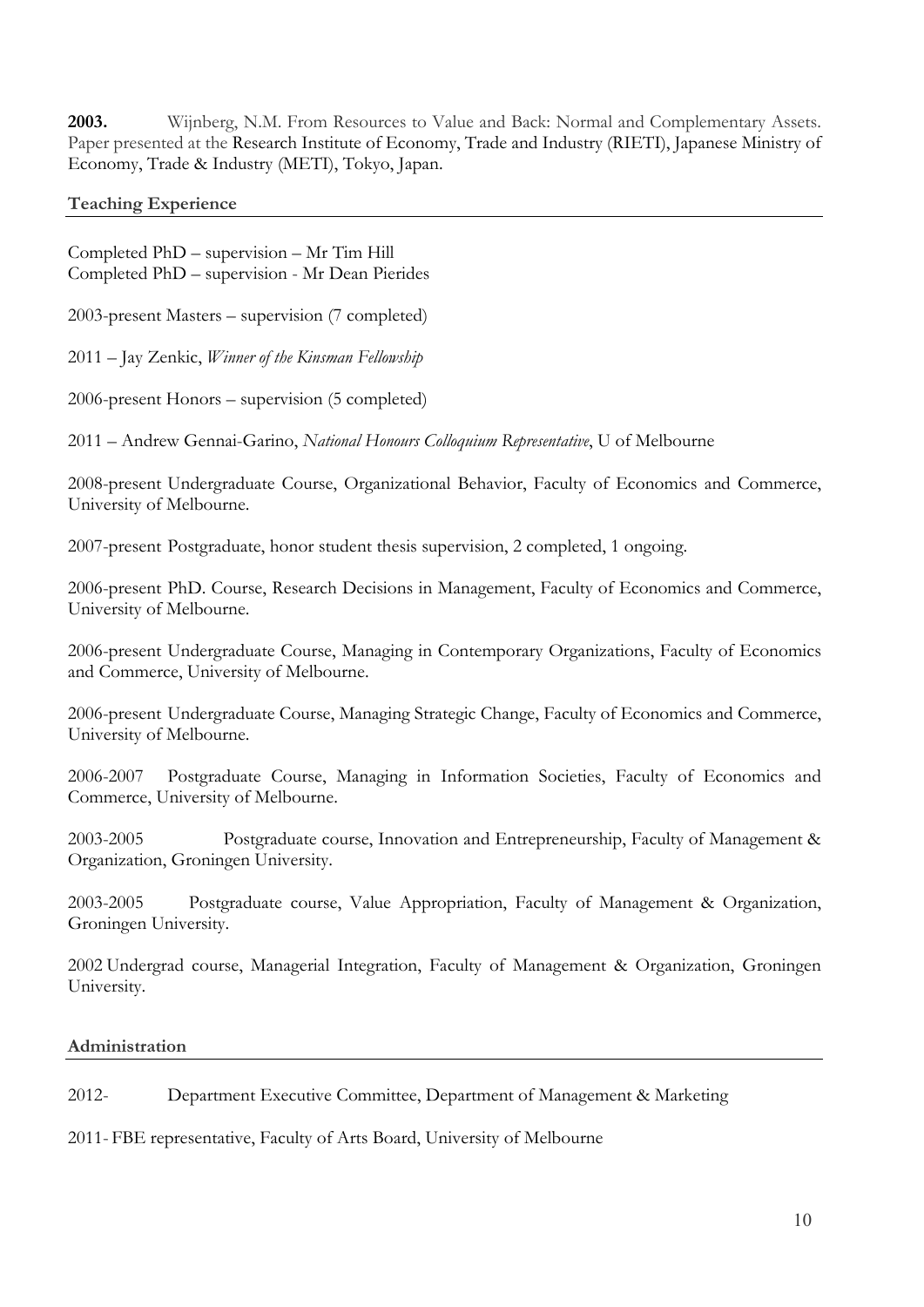2011- Academic Reference Group, Faculty of Business & Economics, University of Melbourne

2011- SIFE Academic Mentoring Panel

2005- Research Committee, Department of Management & Marketing

2006 Journal list working party

# **Research & Knowledge Transfer**

- 2016 **DotMusic.** Developing a theoretically grounded definition for the music community in a bid for .music as a meta-level domain name.
- 2007-now **Nomads Agency & Media Catalyst.** Developing methods to use Social Network Analysis for business applications.
- 2007-now **National Association of Medical Examiners.** Conducting an investigation into the causes of professional inconsistency within post-mortem medical examination.
- 1999-2001 **JSBRI (Japanese Small Business Research Institute)/Japanese Ministry of Economy and Trade (METI).** Conducted an investigation on SME Networks in High-Tech industries in association with Hitotsubashi University.
- 1998 **EIM Small Business Research and Consultancy**. Conducted a pilot-study on nascent entrepreneurship within the Netherlands.
- 1990 **Fokker Aircraft USA, Alexandria, USA.** Conducted an investigation on the US defense industry's preparedness for 'Europe 1992'.

# **Reviewer (ad hoc)**

- *Academy of Management Journal*
- *Academy of Management Review*
- *Management Science*
- *Organization Science*
- *Organization Studies*
- *Journal of Management Studies*
- *Creativity and Innovation Management*
- *Journal of Business Research*
- *Journal of Cultural Economics*
- *Academy of Management Conference*
- *European Group for Organization Studies*

# **Academic Affiliations**

- 2003-present: Member of the Academy of Management (OMT & BPS).
- 2004-present: Member of the European Group for Organizational Studies (EGOS).
- 2002-present Association of Cultural Economics International (ACEI)
- 2001-present International Association for the Study of Popular Music (IASPM)

# **Languages**